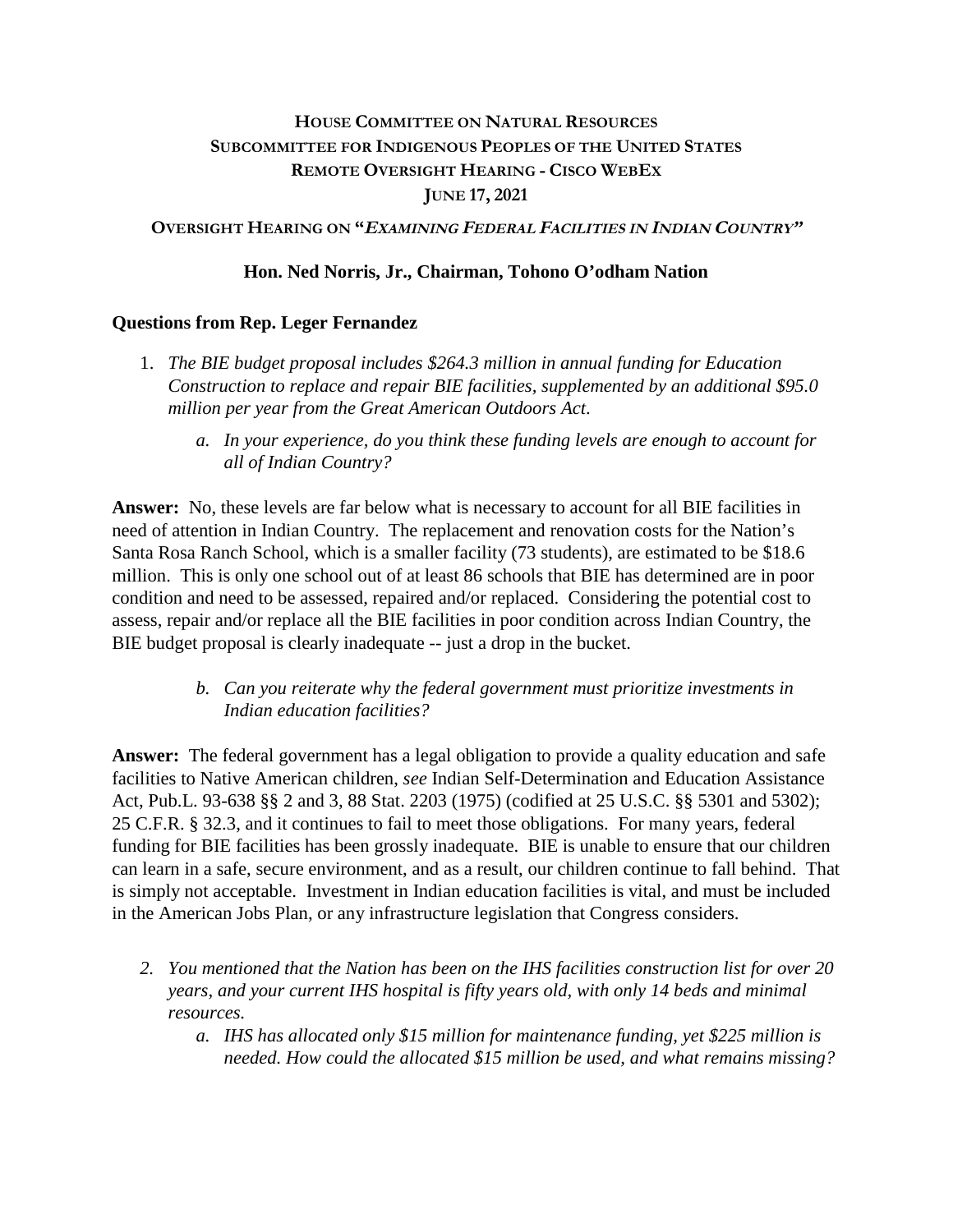**Answer:** The \$15 million that has been allocated to date is for planning costs for the Replacement Hospital. The total estimated amount to complete all the planning, design, architecture and construction of the Sells Replacement facility is \$225 million.

### **Questions from Rep. Grijalva**

- *1. After notifying BIE about the Santa Rosa Ranch School's safety concerns in 2018, BIE closed the school for "high priority deficiencies" until 2019, when five modular buildings were provided.* 
	- *a. If the BIE had the funding to promptly address the 2015 safety issues, do you think that the school would have avoided closure?*

**Answer:** I can't know that for sure, but I would expect that if BIE had enough funding to address safety issues at the school, the school never would have even been in the poor condition found in the 2015 inspection, much less in the condition that led to a finding of "high priority deficiencies" that required BIE to close the school in 2018.

> *b. During the time of the school closure, how were students and teachers impacted by the school closure and the modular units?*

**Answer:** During the three months that the Santa Rosa Ranch School was closed, students and teachers were shuttled to the Santa Rosa Day School to attend classes, while the modular units were set up. This was disruptive for teachers and students in both schools, and it negatively affected the children's education. The temporary modular units provide a safer learning environment, but these temporary units are not a long-term substitute for a permanent, safe, adequately-equipped school facility and campus.

# *c. What lessons could be learned from this experience, and how will BIE avoid school closures in the future?*

**Answer:** The main lesson is that Santa Rosa Ranch school is not unique -- there are at least 86 BIE school facilities (almost half of BIE facilities) that BIE has designated as being in poor condition and in need of repair or replacement, including the Nation's Santa Rosa Day School and Tohono O'odham High School. Additional funding is critical so these facilities can be repaired or replaced in a timely manner, and Native American children can learn in safe, modern, and culturally relevant surroundings, without disruptive school closures or having to rely on temporary facilities.

# *2. Are any of the Nation's other BIE-funded schools on the BIE list of facilities in poor condition, in addition to the Santa Rosa Ranch School?*

**Answer:** Yes, the Nation's Santa Rosa Day School and the Tohono O'odham High School are also on the list of those facilities rated by BIE as being in poor condition. The Santa Rosa Day School has been selected for site assessment as part of the BIE Site Assessment Capital Improvement